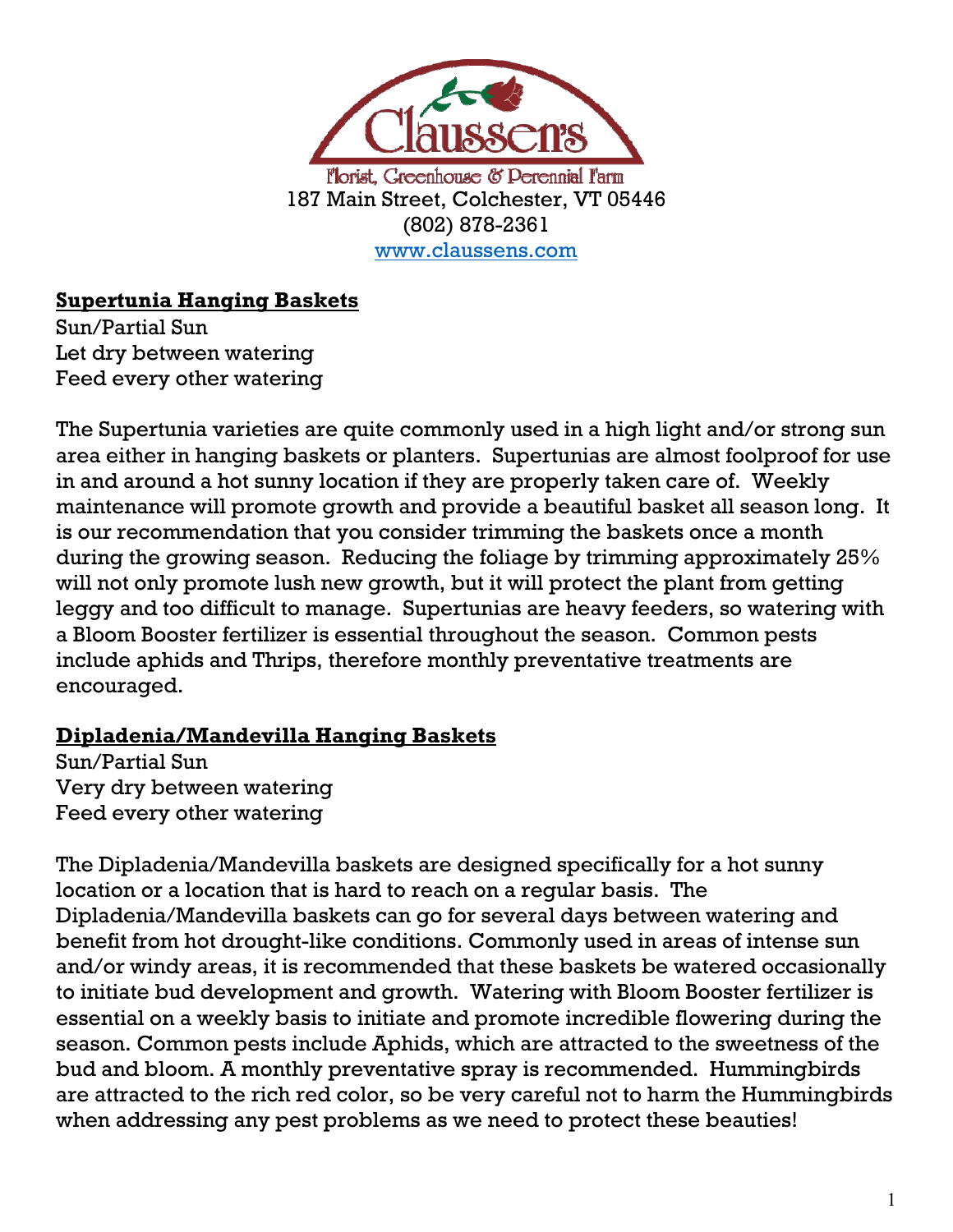#### **Calibrachoa 'Million Belles' Hanging Baskets**

Sun/Partial Sun Let dry between watering Feed every other watering

The Calibrachoa 'Million Belles' varieties are commonly used in a high light and/or strong sun area, either in hanging baskets or planters. Calibrachoa 'Million Belles' are almost fool proof for use in and around a hot sunny location if they are properly taken care of. Weekly maintenance will promote growth and provide a beautiful basket all season. It is our recommendation that you consider trimming the baskets once a month during the growing season. Reducing the foliage by trimming approximately 15% will not only promote lush new growth but will protect the plant from getting leggy and too difficult to manage. Calibrachoa 'Million Belles' are heavy feeders, so watering with a Bloom Booster fertilizer is essential through-out the season. Common pest includes Aphids and Thrips, therefore monthly preventative treatments are encouraged.

### **Hybrid Begonia Hanging Baskets**

Morning Sun/Shade Let dry well between watering Feed weekly

The Hybrid Begonia is known for its beauty during the summer and fall season. Large beautiful flowers will remain on the plant all season long if it is properly cared for. The Begonia families thrive in a shade to partial shade area, but can also be used in partial sun once they have become acclimated. When using the Begonia family in a full shade application, make sure that the soil condition stays on the dry to touch side; this will ensure that the plant remains strong and healthy. If overwatered, Begonias tend to rot and become weak in both the root system and foliage. The dry condition will protect the plant for longevity. Fertilize the plant on a weekly basis with a Bloom Booster fertilizer. Large mother style flowers will sometimes become detrimental to the strength of the plant so removing the largest flowers will protect the plant and still allow for smaller showy flowers to remain. Common problems include Aphids and powdery mildew. To prevent mildew, water plants in the morning hours and use sulfur based sprays to prevent mildew. Watering too much can be detrimental.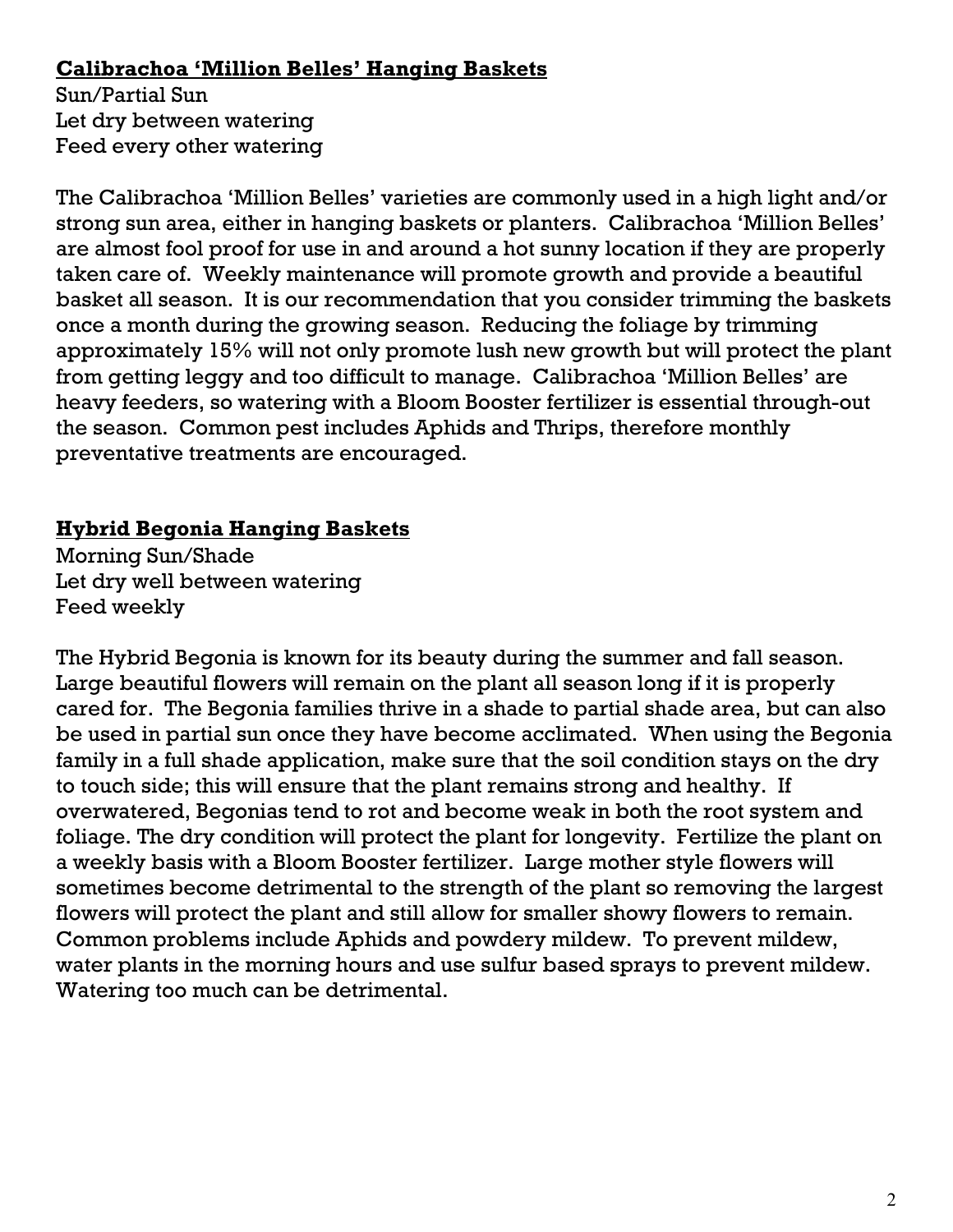### **Hybrid Nonstop Begonias Hanging Baskets**

Morning Sun/Shade Let dry well between watering Feed weekly

The Hybrid Nonstop Begonia is known for their beauty during the summer and fall seasons. Large beautiful flowers will remain on the plant all season long if it is properly cared for. The Begonia families thrive in shade to partial shade and can also be used in partial sun once they have become acclimated. When using Begonias in a full shade location, make sure that the soil condition stays on the dry to touch side. This will ensure that the plant remains strong and healthy. If overwatered, Begonias tend to rot and become weak in both the root system and foliage, so dry conditions will protect the plant for longevity. Fertilize the plant on a weekly basis with a Bloom Booster fertilizer. Large mother style flowers will sometimes become detrimental to the strength of the plant so removing the largest flowers will protect the plant and still allow for smaller showy flowers to remain. Common problems include Aphids and powdery mildew. To prevent mildew, water plants in the morning hours and use sulfur based sprays to prevent mildew. Watering too much can be detrimental.

### **Mixed Annual Hanging Baskets (**within one container)

Full Sun/Partial Sun Best to let dry well between watering Heavy feeder

Mixed Annual hanging baskets will be gorgeous throughout the growing season if properly cared for. The more sun that is provided for the mixed containers, the more water that will be necessary to sustain the beauty of the plants during the season. It is recommended that a monthly light trim will not only encourage new growth and blooming, but protect one dominate grower from taking over the entire planter. Trim the stronger varieties a little heavier when grooming. Sun not only promotes growth and blooming, it will keep you busy watering, so pay close attention. We encourage you to use a Bloom Booster fertilizer to promote flowering, but an occasional Petunia acid food will help as well. Common problems include Aphids and Thrips. Light trimming not only helps with this but an occasional preventative spray will do wonders. It is essential to rotate the basket into the sun on occasion if used in a semi shaded area.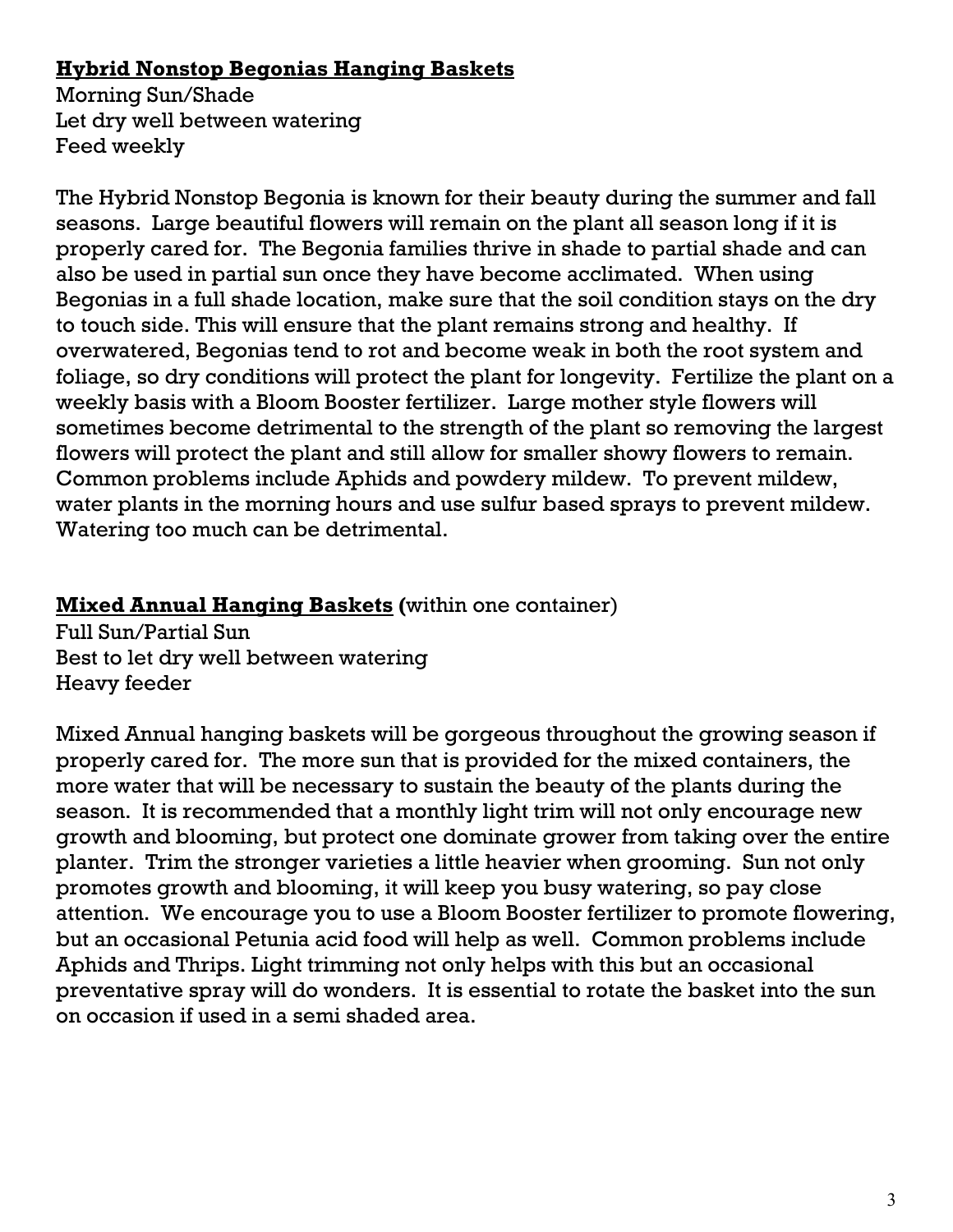### **Divine Series Hybrid Impatiens Hanging Baskets**

Sun/Partial Sun Slightly dry between watering Low/Medium feeder

The Divine series hybrid Impatiens hanging baskets are commonly used in an area that is a focal point when viewed from a close proximity. The beauty of the large brilliant flowers, and the sharpness of the vivid colors, not only adds to any accent area but the carefree approach taken when caring for this basket will be a benefit to all users throughout the season. Impatiens plants not only tolerate a high light area if properly taken care of, you can enjoy using them under a overhang or in a low light application once they have acclimated to the condition. Fun as a close visual accent plant, the common problems of Hybrid Impatiens are minimal. Occasional Aphids are attracted to the sweetness of the new growth and flowers, so a preventative is encouraged. Watering with an occasional Bloom Booster fertilizer is also encouraged. Watering too much can be detrimental! Unlike the regular bedding Impatiens, the Divine series hybrid Impatiens are not susceptible to the Downey Mildew problems affecting the everyday impatiens crop today, thank goodness!

# **Claridendron Hanging Baskets**

Sun/Partial Sun Very dry between watering Feed every other watering

The Claridendron hanging baskets are designed specifically for hot sunny locations, or a location that is hard to reach on a regular basis. The Claridendron baskets can go for several days between watering and benefit from hot drought like conditions. Commonly used in areas of intense sun and/or windy areas. It is recommended that these baskets be watered occasionally to initiate bud development and growth. Watering with Bloom Booster fertilizer is essential on a weekly basis to initiate and promote incredible flowering during the season. Common pest problems such as Aphids are attracted to the sweetness of the bud and bloom. A monthly preventative spray is recommended. Hummingbirds are attracted to their rich red color.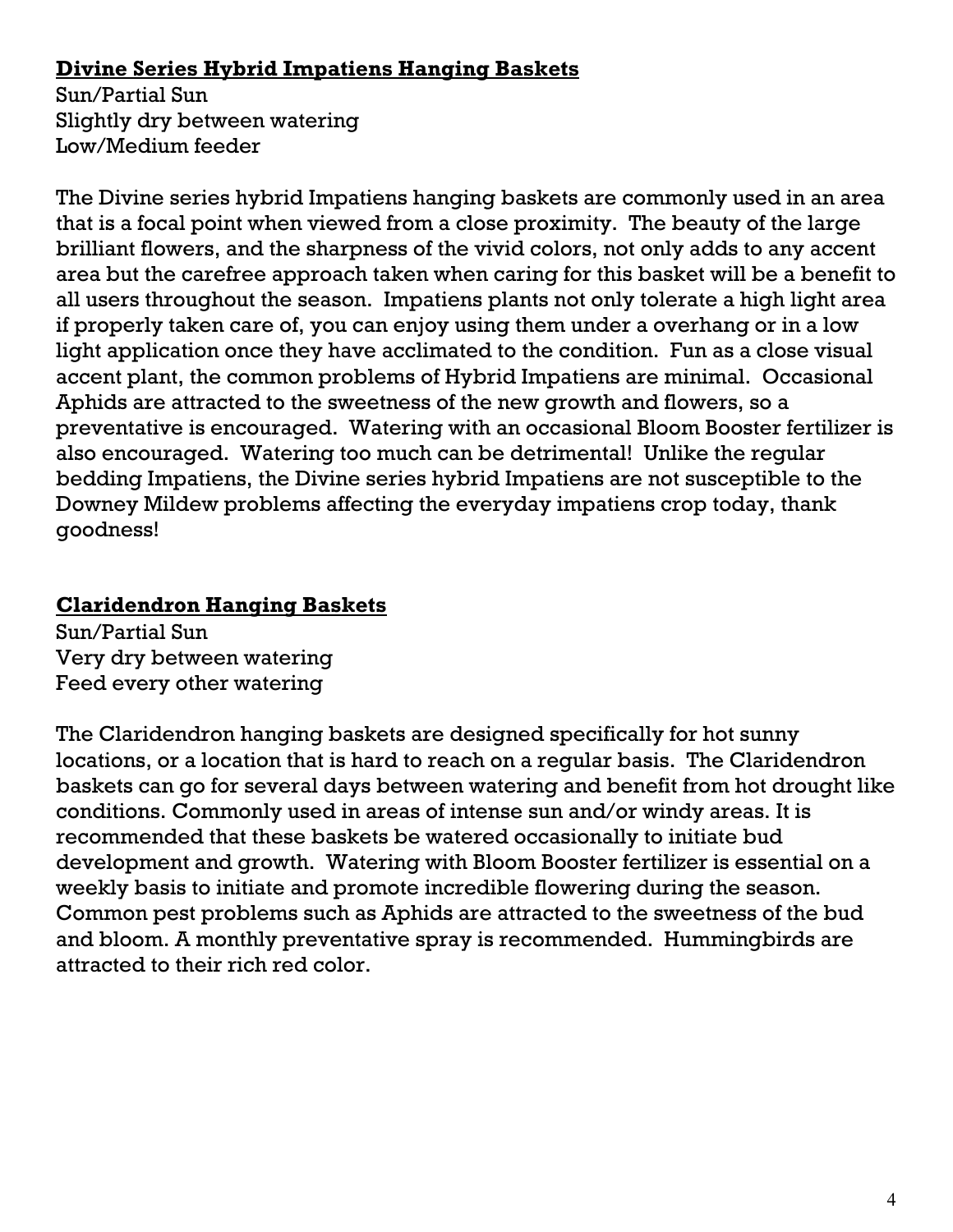# **Super Belles Hanging Baskets**

Sun/Partial Sun Let dry between watering Feed every other watering

Super Belles varieties are quite commonly used in a high light and/or strong sun area either in hanging baskets or planters. Super Belles are almost foolproof for use in and around a hot sunny location if they are properly taken care of. Weekly maintenance will promote growth and provide a beautiful basket all season. It is our recommendation that you consider trimming the baskets once a month during the growing season. Reducing the foliage by trimming approximately 25% will not only promote lush new growth but will protect the plant from getting leggy and too difficult to manage. Super Belles are heavy feeders, so watering with a Bloom Booster fertilizer is essential throughout the season. Common pests include Aphids and Thrips, therefore monthly preventative treatment is encouraged.

### **Ivy Geranium Hanging Baskets**

Full sun/Partial Sun Best to let dry well between watering Heavy feeder

Ivy Geranium hanging baskets will be gorgeous throughout the growing season if properly cared for. The more sun that is provided for the containers, the more water that will be necessary to sustain the beauty during the season. However, make sure that you don't get too heavy with the watering, they don't like soggy roots! It is recommended that a bi-monthly light trim will encourage new growth. Trim the stronger varieties a little heavier when grooming. Sun not only promotes growth and blooming but will keep you busy when watering, so pay close attention. Do not water Ivy Geraniums in the heat of the day as this can develop a condition call Edema, or blasting of the tissue cells. When the cold water rushes into a hot leaf surface it causing a series of bumps on the reverse side of the foliage, therefore water only in the am when the foliage is cool. We encourage you to use a Bloom Booster fertilizer to promote flowering. Common problems include Aphids and Thrips, so light trimming not only helps with this but an occasional preventative spray will do wonders. It is essential to rotate the basket into the sun on occasion if used in a semi shaded area to encourage even growth and flowering.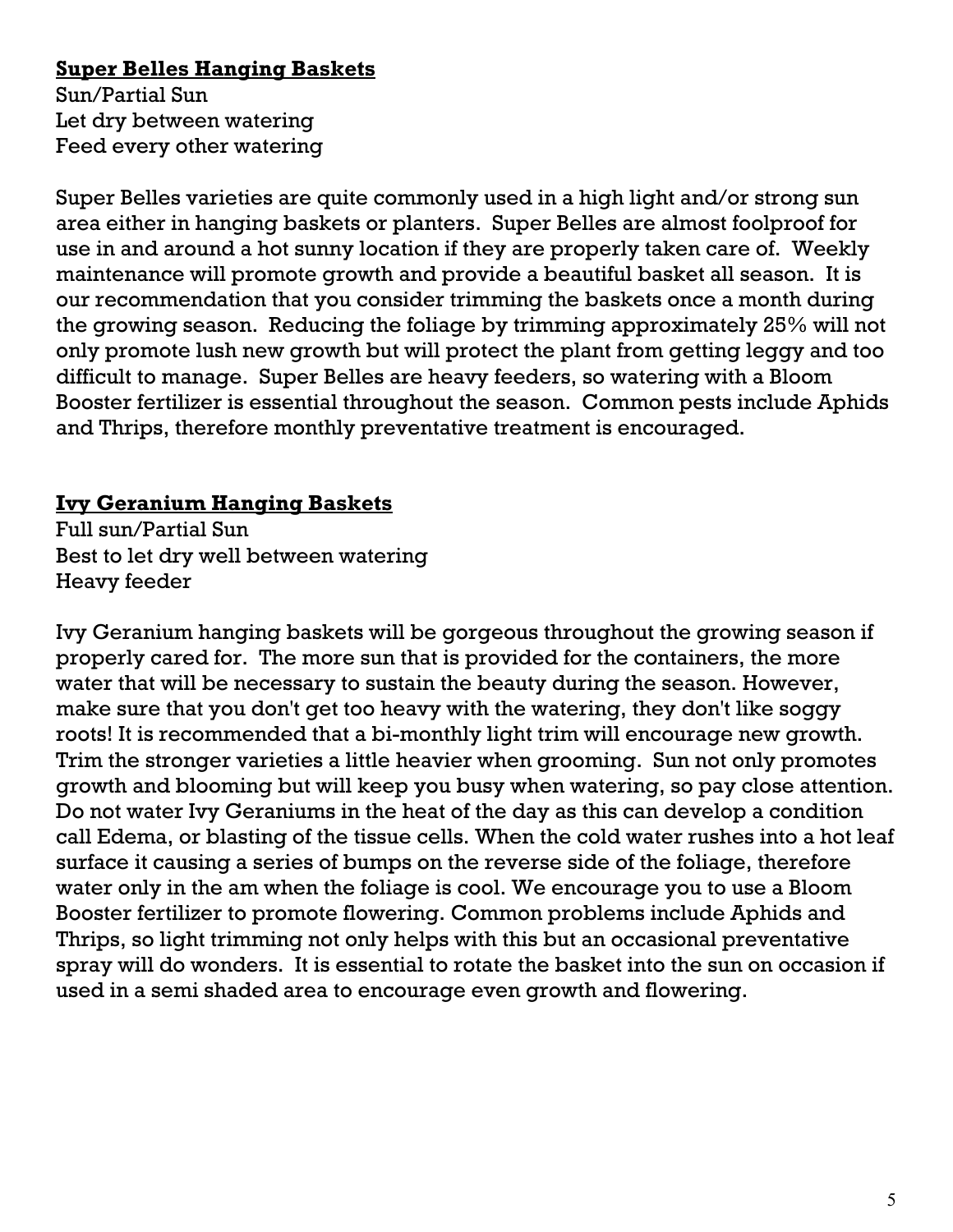# **Torenia Hanging Baskets**

Sun/Partial Sun Slightly dry between watering Heavy feeder

The beauty of the Torenia hanging basket wishbone shaped flowers, and the sharpness of the vivid colors, adds to any accent area. The carefree approach taken when caring for this basket will be a benefit to all users throughout the season. Torenia plants tolerate a high light area if properly taken care of, so you can enjoy using them under an overhang or in a low light application. Fun as a close visual accent plant, the common problems of Torenia are minimal. Occasional Aphids are attracted to the sweetness of the new growth and flowers, so a preventative is encouraged. Watering with an occasional Bloom Booster fertilizer is highly encouraged. Watering too much can be detrimental!

# **Bougainvillea Hanging Baskets**

Sun/Partial Sun Very dry between watering Feed every other watering

The Bougainvillea hanging baskets are designed specifically for hot sunny locations or a location that is hard to reach on a regular basis. The Bougainvillea baskets can go for several days between watering and benefit from hot drought-like conditions. Commonly used in areas of intense sun and/or windy areas, it is recommended that these baskets be watered occasionally to initiate bud development and growth. Watering with Bloom Booster fertilizer is essential on a weekly basis to initiate and promote incredible flowering during the season. Common pest problems, such as Aphids are attracted to the sweetness of the bud and bloom, so a monthly preventative spray is highly recommended. Hummingbirds are attracted to the Bougainvillea's rich red coloring.

### **New Guinea Impatiens**

Sun/Partial Sun Slightly dry between watering Heavy feeder

The New Guinea Impatiens hanging baskets are commonly used in an area that is a focal point when viewed from a close proximity. The beauty of the large Impatiens flowers, and the sharpness of the vivid colors, adds to any accent area. The carefree approach taken when caring for this basket will be a benefit to all users throughout the season. New Guinea plants tolerate a high light area if properly taken care of,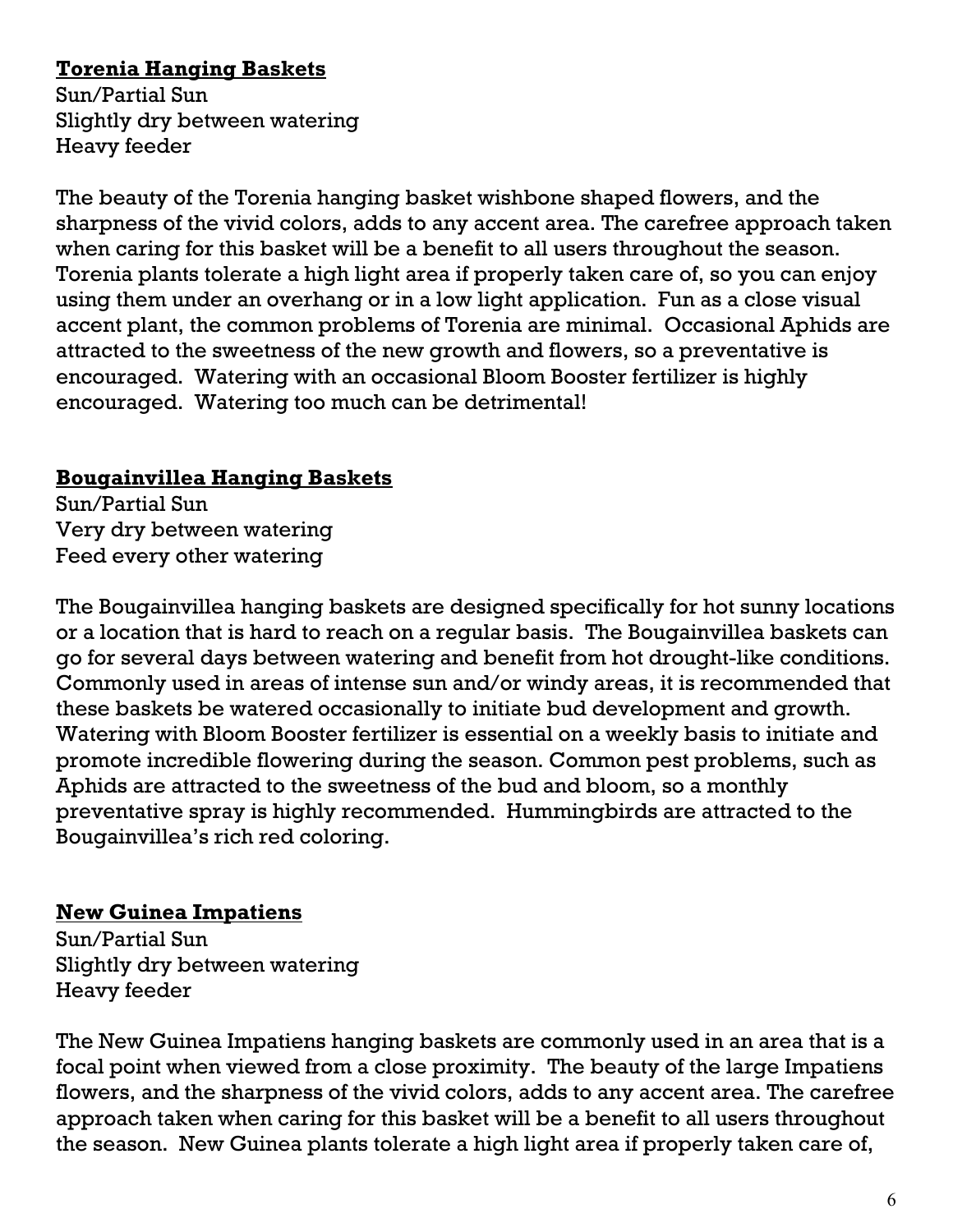so you can enjoy using them under an overhang or in a low light application. Fun as a close visual accent plant, the common problems of New Guinea Impatiens are minimal. Occasional Aphids are attracted to the sweetness of the new growth and flowers; therefore, a monthly preventative is encouraged. Watering with an occasional Bloom Booster fertilizer is highly encouraged. Watering too much can be detrimental!

#### **Moss Baskets/Fiber Baskets**

Full/partial sun Moist between watering

If you have never had one of our famous Moss or Fiber Hanging Baskets you are about to experience an incredible ride. The Moss and Fiber baskets that we grow are second to none. The time and expertise of our growers when designing and planting these baskets allow for fool-proof care if properly attended to. We encourage a daily visit to our Moss/Fiber baskets to ensure that the proper moisture level in the soil is maintained. Too little water in a sunny and/or windy area can cause a lot of problems if not properly attended to, so checking frequently is essential. A slight trim on occasion not only promotes new growth and flowering, but will ensure the baskets doesn't get so large and heavy the plant is damaged in a heavy rain or wind, so don't be afraid to trim on occasion. The Moss/Fiber in our baskets dries out quickly so daily heavy water is encouraged during the heat of the season. Common pest problems include Aphids and Thrips, so checking on a weekly basis is encouraged and doing a light trim and occasional preventative spray is encouraged. Lots of water runs through the Moss/Fiber baskets when watering, so using a slightly heavier Bloom Booster fertilizer concentrate is welcomed by the basket.

#### **Fuchsia Hanging Basket**

Medium to low sunshine desired Keep moist

The Fuchsia hanging baskets are commonly used as a beautiful focal point in an entryway or hanging along an eve that gets slightly protected from the afternoon sunshine. Hot intense heat can be hard to manage when tending to a Fuchsia plant. The tricks that we encourage our customers to follow are simply to pay close attention to your Fuchsias on sunny days. Fuchsias can sometimes look like they are in need of attention, or water, but most of the time they are moist. Do not water a wilted Fuchsia if the soil is moist. This flagging condition generally is due to either extreme weather changes (such as two or three cloudy days, then a really warm sunny day) and the plant must accumulate to the conditions. Overwatering Fuchsias can be detrimental. When you do water a Fuchsia, give the plant enough